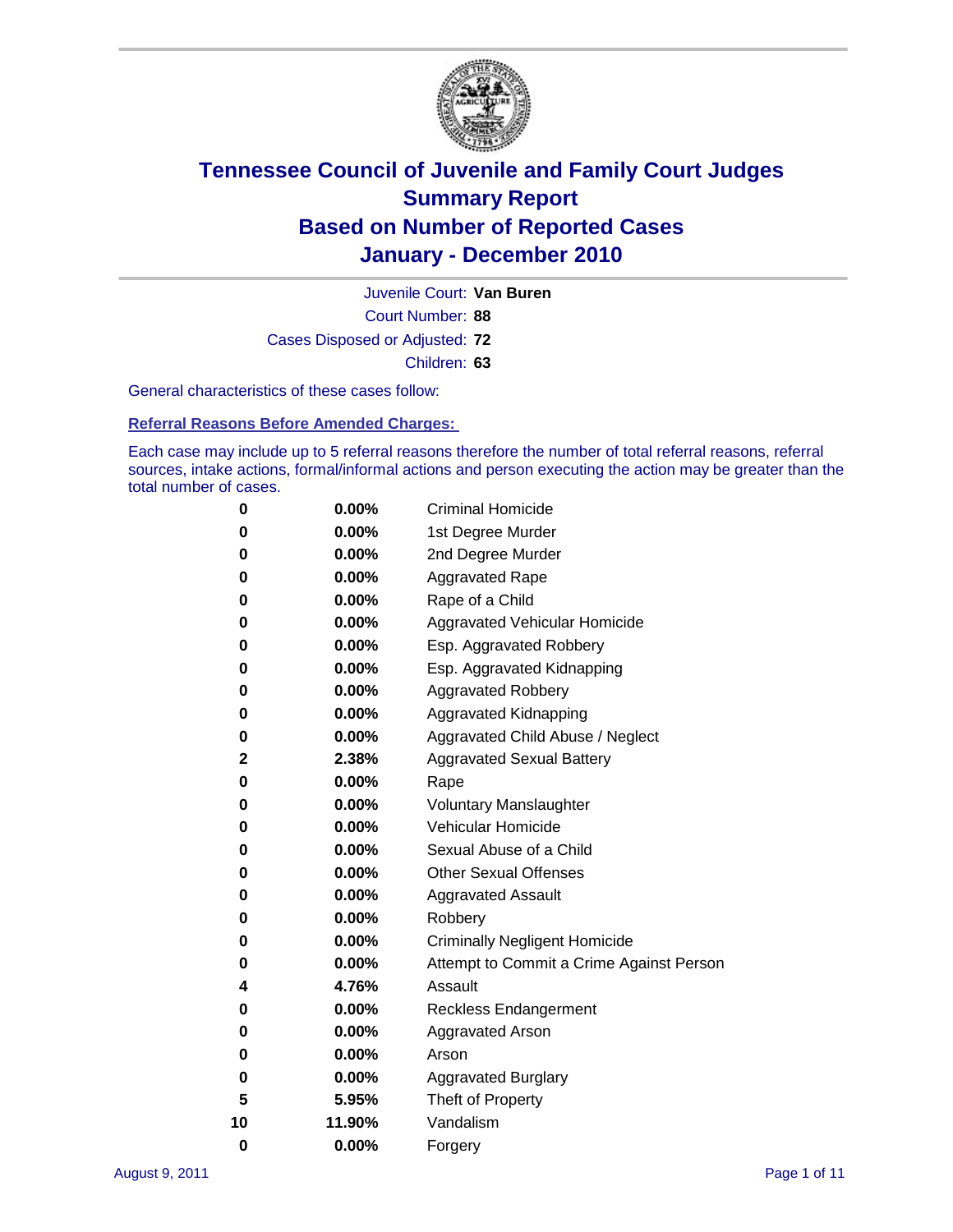

Juvenile Court: **Van Buren**

Court Number: **88**

Cases Disposed or Adjusted: **72**

Children: **63**

#### **Referral Reasons Before Amended Charges:**

Each case may include up to 5 referral reasons therefore the number of total referral reasons, referral sources, intake actions, formal/informal actions and person executing the action may be greater than the total number of cases.

| 0            | 0.00%    | <b>Worthless Checks</b>                                     |
|--------------|----------|-------------------------------------------------------------|
| 0            | 0.00%    | Illegal Possession / Fraudulent Use of Credit / Debit Cards |
| 5            | 5.95%    | <b>Burglary</b>                                             |
| 0            | $0.00\%$ | Unauthorized Use of a Vehicle                               |
| 1            | 1.19%    | <b>Cruelty to Animals</b>                                   |
| 0            | 0.00%    | Sale of Controlled Substances                               |
| 0            | 0.00%    | <b>Other Drug Offenses</b>                                  |
| $\mathbf{2}$ | 2.38%    | <b>Possession of Controlled Substances</b>                  |
| 0            | 0.00%    | <b>Criminal Attempt</b>                                     |
| 0            | 0.00%    | Carrying Weapons on School Property                         |
| 0            | 0.00%    | Unlawful Carrying / Possession of a Weapon                  |
| 1            | 1.19%    | <b>Evading Arrest</b>                                       |
| 0            | $0.00\%$ | Escape                                                      |
| 1            | 1.19%    | Driving Under Influence (DUI)                               |
| 6            | 7.14%    | Possession / Consumption of Alcohol                         |
| 0            | $0.00\%$ | Resisting Stop, Frisk, Halt, Arrest or Search               |
| 0            | $0.00\%$ | <b>Aggravated Criminal Trespass</b>                         |
| 0            | $0.00\%$ | Harassment                                                  |
| 1            | 1.19%    | Failure to Appear                                           |
| 0            | 0.00%    | Filing a False Police Report                                |
| 0            | 0.00%    | Criminal Impersonation                                      |
| 0            | 0.00%    | <b>Disorderly Conduct</b>                                   |
| 0            | 0.00%    | <b>Criminal Trespass</b>                                    |
| 0            | 0.00%    | <b>Public Intoxication</b>                                  |
| 0            | $0.00\%$ | Gambling                                                    |
| 7            | 8.33%    | Traffic                                                     |
| 0            | $0.00\%$ | <b>Local Ordinances</b>                                     |
| 0            | 0.00%    | Violation of Wildlife Regulations                           |
| 0            | $0.00\%$ | Contempt of Court                                           |
| 5            | 5.95%    | Violation of Probation                                      |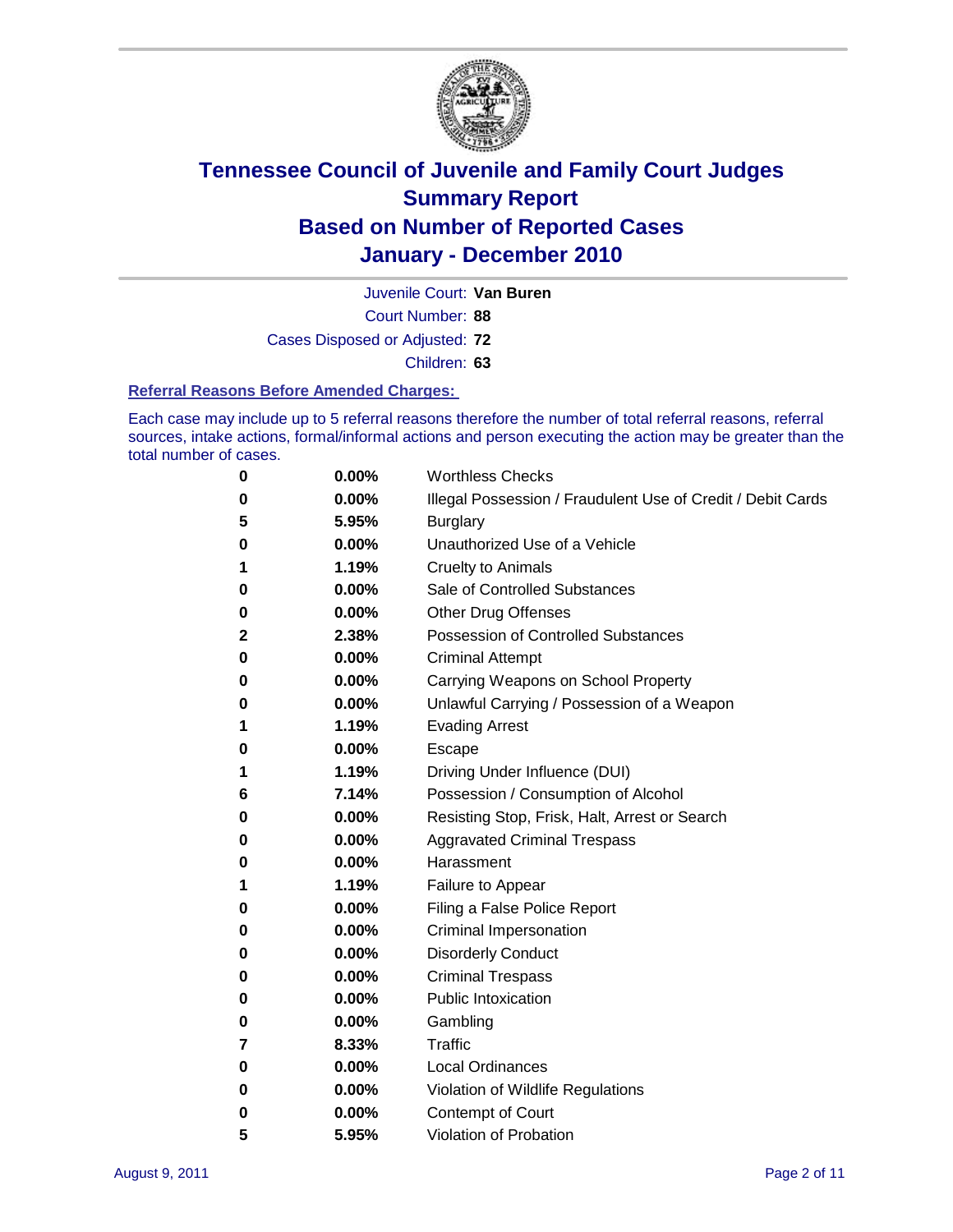

Court Number: **88** Juvenile Court: **Van Buren** Cases Disposed or Adjusted: **72** Children: **63**

#### **Referral Reasons Before Amended Charges:**

Each case may include up to 5 referral reasons therefore the number of total referral reasons, referral sources, intake actions, formal/informal actions and person executing the action may be greater than the total number of cases.

| 84          | 100.00% | <b>Total Referrals</b>                 |
|-------------|---------|----------------------------------------|
| 0           | 0.00%   | Other                                  |
| 0           | 0.00%   | <b>Consent to Marry</b>                |
| 0           | 0.00%   | <b>Request for Medical Treatment</b>   |
| 0           | 0.00%   | <b>Child Support</b>                   |
| 4           | 4.76%   | Paternity / Legitimation               |
| 0           | 0.00%   | Visitation                             |
| 2           | 2.38%   | Custody                                |
| 0           | 0.00%   | <b>Foster Care Review</b>              |
| 0           | 0.00%   | <b>Administrative Review</b>           |
| 2           | 2.38%   | <b>Judicial Review</b>                 |
| 0           | 0.00%   | Violation of Informal Adjustment       |
| 1           | 1.19%   | <b>Violation of Pretrial Diversion</b> |
| 0           | 0.00%   | Termination of Parental Rights         |
| 3           | 3.57%   | Dependency / Neglect                   |
| 0           | 0.00%   | <b>Physically Abused Child</b>         |
| 0           | 0.00%   | <b>Sexually Abused Child</b>           |
| 0           | 0.00%   | Violation of Curfew                    |
| 0           | 0.00%   | Violation of a Valid Court Order       |
| 15          | 17.86%  | Possession of Tobacco Products         |
| $\mathbf 0$ | 0.00%   | Out-of-State Runaway                   |
| 2           | 2.38%   | In-State Runaway                       |
| 0           | 0.00%   | Truancy                                |
| 2           | 2.38%   | <b>Unruly Behavior</b>                 |
| 3           | 3.57%   | <b>Violation of Aftercare</b>          |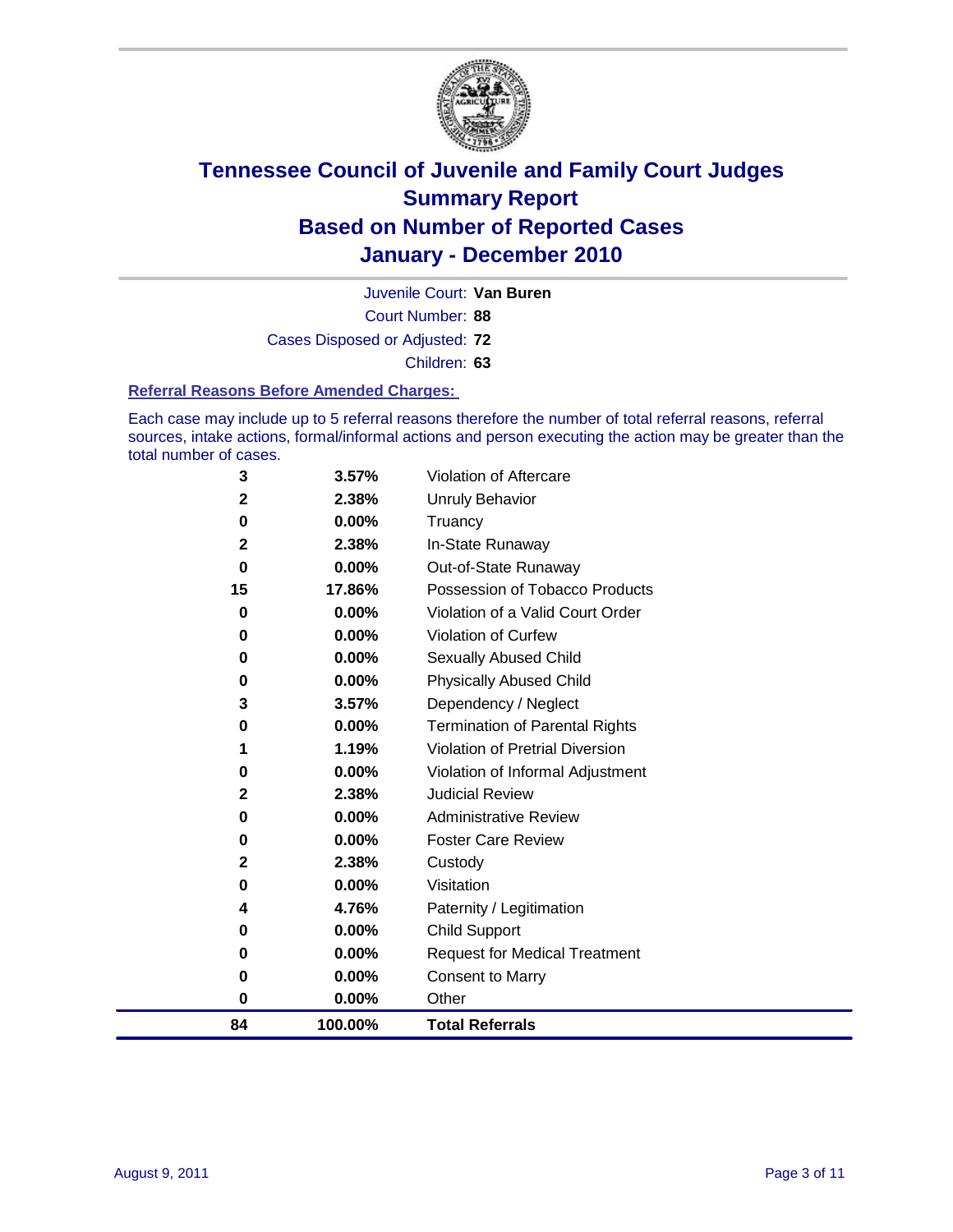

|                     |                                | Juvenile Court: Van Buren         |  |  |  |  |
|---------------------|--------------------------------|-----------------------------------|--|--|--|--|
|                     | Court Number: 88               |                                   |  |  |  |  |
|                     | Cases Disposed or Adjusted: 72 |                                   |  |  |  |  |
|                     | Children: 63                   |                                   |  |  |  |  |
| Referral Sources: 1 |                                |                                   |  |  |  |  |
| 34                  | 40.48%                         | Law Enforcement                   |  |  |  |  |
| 7                   | 8.33%                          | Parents                           |  |  |  |  |
| $\mathbf{2}$        | 2.38%                          | Relatives                         |  |  |  |  |
| 0                   | 0.00%                          | Self                              |  |  |  |  |
| 19                  | 22.62%                         | School                            |  |  |  |  |
| 0                   | $0.00\%$                       | <b>CSA</b>                        |  |  |  |  |
| 14                  | 16.67%                         | <b>DCS</b>                        |  |  |  |  |
| 0                   | 0.00%                          | <b>Other State Department</b>     |  |  |  |  |
| 0                   | 0.00%                          | <b>District Attorney's Office</b> |  |  |  |  |
| $\mathbf{2}$        | 2.38%                          | <b>Court Staff</b>                |  |  |  |  |
| 0                   | $0.00\%$                       | Social Agency                     |  |  |  |  |
| $\mathbf{2}$        | 2.38%                          | <b>Other Court</b>                |  |  |  |  |
| 4                   | 4.76%                          | Victim                            |  |  |  |  |
| 0                   | $0.00\%$                       | Child & Parent                    |  |  |  |  |
| 0                   | 0.00%                          | Hospital                          |  |  |  |  |

# **Age of Child at Referral: 2**

| 63       | 100.00%  | <b>Total Child Count</b> |
|----------|----------|--------------------------|
| $\bf{0}$ | $0.00\%$ | <b>Unknown</b>           |
| 0        | 0.00%    | Ages 19 and Over         |
| 21       | 33.33%   | Ages 17 through 18       |
| 28       | 44.44%   | Ages 15 through 16       |
| 6        | 9.52%    | Ages 13 through 14       |
| 1        | 1.59%    | Ages 11 through 12       |
| 7        | 11.11%   | Ages 10 and Under        |
|          |          |                          |

<sup>1</sup> If different than number of Referral Reasons (84), verify accuracy of your court's data.

 **0.00%** Unknown **0.00%** Other

**100.00% Total Referral Sources**

<sup>2</sup> One child could be counted in multiple categories, verify accuracy of your court's data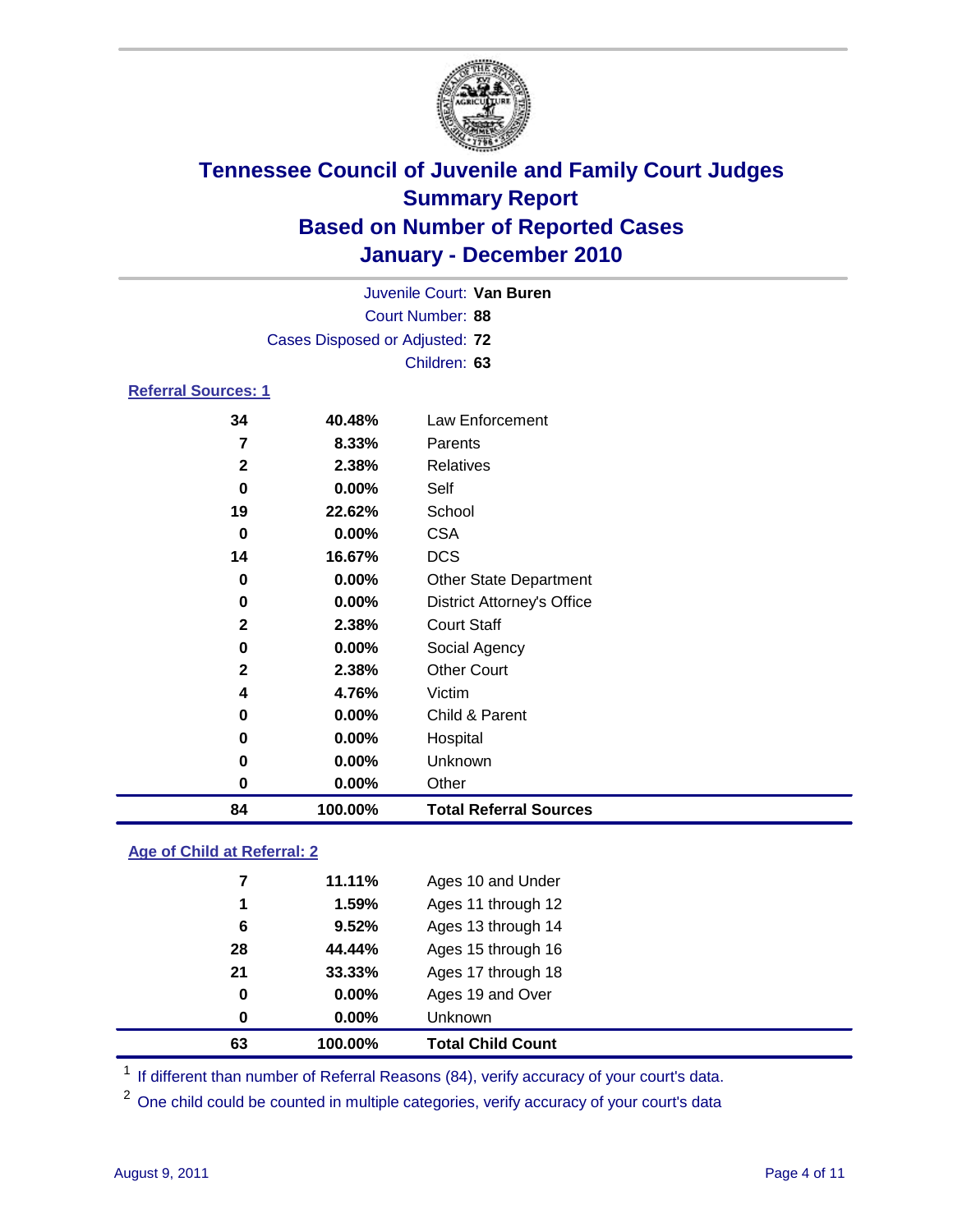

| Juvenile Court: Van Buren               |                  |                          |  |  |  |
|-----------------------------------------|------------------|--------------------------|--|--|--|
|                                         | Court Number: 88 |                          |  |  |  |
| Cases Disposed or Adjusted: 72          |                  |                          |  |  |  |
|                                         |                  | Children: 63             |  |  |  |
| Sex of Child: 1                         |                  |                          |  |  |  |
| 43                                      | 68.25%           | Male                     |  |  |  |
| 20                                      | 31.75%           | Female                   |  |  |  |
| $\mathbf 0$                             | 0.00%            | Unknown                  |  |  |  |
| 63                                      | 100.00%          | <b>Total Child Count</b> |  |  |  |
| Race of Child: 1                        |                  |                          |  |  |  |
| 62                                      | 98.41%           | White                    |  |  |  |
| 1                                       | 1.59%            | African American         |  |  |  |
| 0                                       | 0.00%            | Native American          |  |  |  |
| 0                                       | 0.00%            | Asian                    |  |  |  |
| 0                                       | 0.00%            | Mixed                    |  |  |  |
| $\mathbf 0$                             | 0.00%            | Unknown                  |  |  |  |
| 63                                      | 100.00%          | <b>Total Child Count</b> |  |  |  |
| <b>Hispanic Origin: 1</b>               |                  |                          |  |  |  |
| $\mathbf 0$                             | 0.00%            | Yes                      |  |  |  |
| 63                                      | 100.00%          | <b>No</b>                |  |  |  |
| $\mathbf 0$                             | 0.00%            | Unknown                  |  |  |  |
| 63                                      | 100.00%          | <b>Total Child Count</b> |  |  |  |
| <b>School Enrollment of Children: 1</b> |                  |                          |  |  |  |
| 58                                      | 92.06%           | Yes                      |  |  |  |
| 5                                       | 7.94%            | No                       |  |  |  |
| $\mathbf 0$                             | 0.00%            | Unknown                  |  |  |  |
| 63                                      | 100.00%          | <b>Total Child Count</b> |  |  |  |

One child could be counted in multiple categories, verify accuracy of your court's data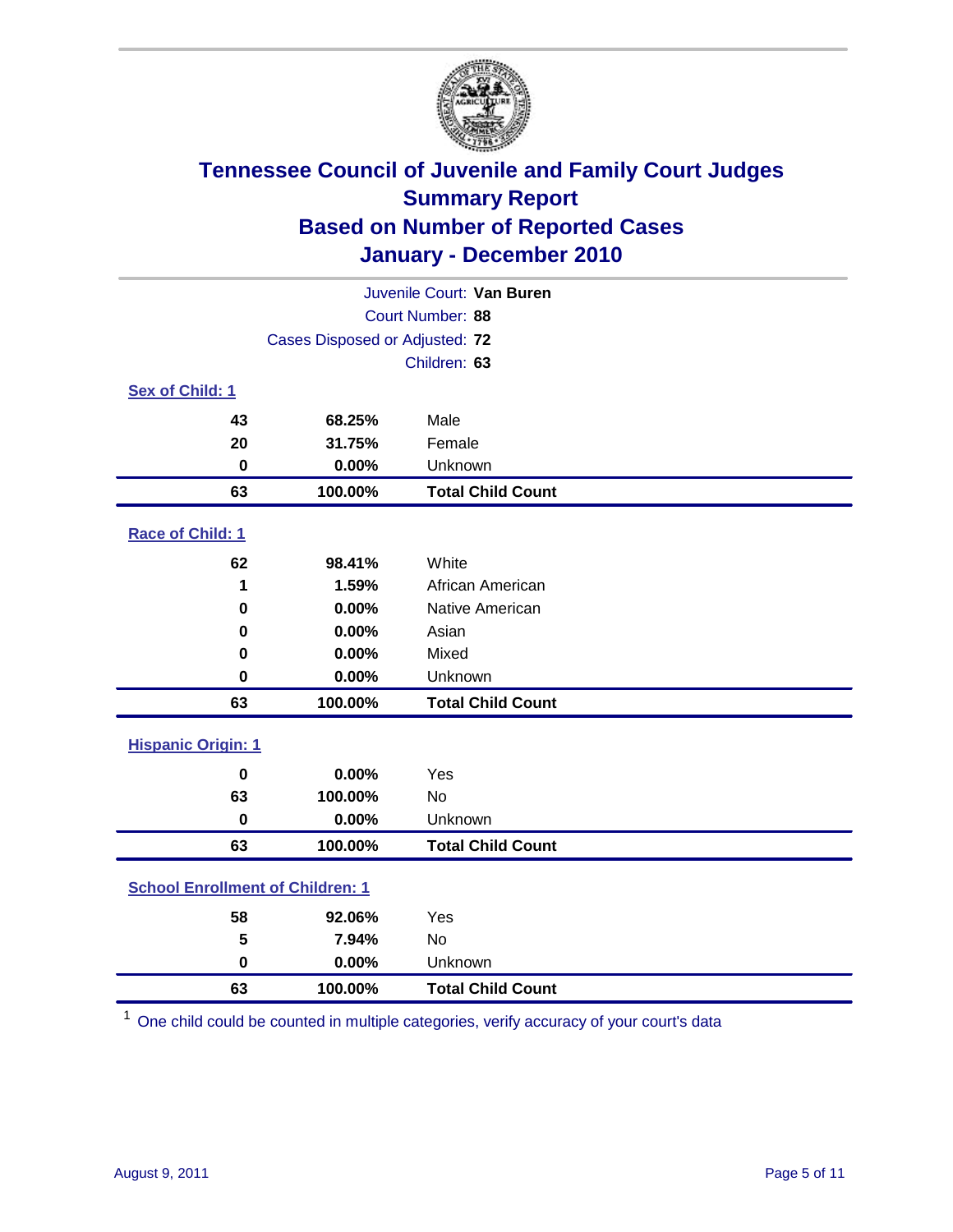

Court Number: **88** Juvenile Court: **Van Buren** Cases Disposed or Adjusted: **72** Children: **63 Living Arrangement of Child at Time of Referral: 1 31.75%** With Both Biological Parents **3.17%** With Father and Stepmother **6.35%** With Mother and Stepfather **22.22%** With Mother

| 63 | 100.00%  | <b>Total Child Count</b> |
|----|----------|--------------------------|
| 0  | $0.00\%$ | Other                    |
| 0  | $0.00\%$ | Unknown                  |
| 1  | 1.59%    | Independent              |
| 0  | $0.00\%$ | In an Institution        |
| 2  | 3.17%    | In a Residential Center  |
| 0  | $0.00\%$ | In a Group Home          |
| 4  | 6.35%    | With Foster Family       |
| 0  | $0.00\%$ | With Adoptive Parents    |
| 16 | 25.40%   | <b>With Relatives</b>    |
| 0  | $0.00\%$ | <b>With Father</b>       |
| 14 | 22.22%   | With Mother              |

### **Type of Detention: 2**

| 72       | 100.00%  | <b>Total Detention Count</b> |  |
|----------|----------|------------------------------|--|
| 0        | $0.00\%$ | Other                        |  |
| 68       | 94.44%   | Does Not Apply               |  |
| 0        | $0.00\%$ | <b>Unknown</b>               |  |
| 0        | 0.00%    | Psychiatric Hospital         |  |
| $\bf{0}$ | 0.00%    | Jail - No Separation         |  |
| 0        | $0.00\%$ | Jail - Partial Separation    |  |
| 0        | $0.00\%$ | Jail - Complete Separation   |  |
| 4        | 5.56%    | Juvenile Detention Facility  |  |
| 0        | $0.00\%$ | Non-Secure Placement         |  |
|          |          |                              |  |

<sup>1</sup> One child could be counted in multiple categories, verify accuracy of your court's data

<sup>2</sup> If different than number of Cases (72) verify accuracy of your court's data.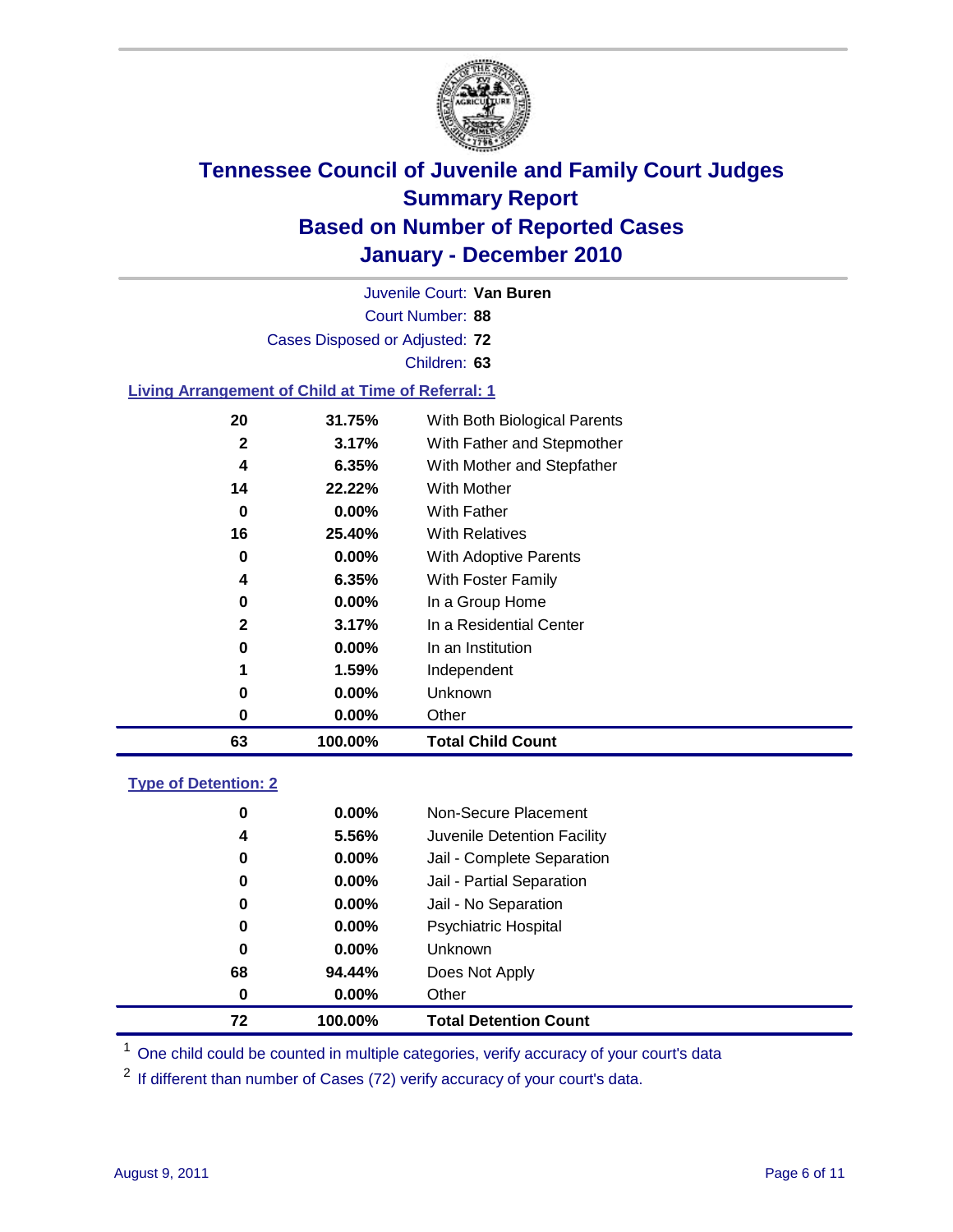

| Juvenile Court: Van Buren |                                                    |                                      |  |  |  |
|---------------------------|----------------------------------------------------|--------------------------------------|--|--|--|
|                           | Court Number: 88                                   |                                      |  |  |  |
|                           | Cases Disposed or Adjusted: 72                     |                                      |  |  |  |
|                           | Children: 63                                       |                                      |  |  |  |
|                           | <b>Placement After Secure Detention Hearing: 1</b> |                                      |  |  |  |
| 1                         | 1.39%                                              | Returned to Prior Living Arrangement |  |  |  |
| $\mathbf{2}$              | 2.78%                                              | Juvenile Detention Facility          |  |  |  |
| $\bf{0}$                  | 0.00%                                              | Jail                                 |  |  |  |
| 0                         | 0.00%                                              | Shelter / Group Home                 |  |  |  |
| 0                         | 0.00%                                              | <b>Foster Family Home</b>            |  |  |  |
| $\bf{0}$                  | 0.00%                                              | Psychiatric Hospital                 |  |  |  |
| 0                         | 0.00%                                              | Unknown                              |  |  |  |
| 69                        | 95.83%                                             | Does Not Apply                       |  |  |  |
| $\mathbf 0$               | $0.00\%$                                           | Other                                |  |  |  |
| 72                        | 100.00%                                            | <b>Total Placement Count</b>         |  |  |  |
|                           |                                                    |                                      |  |  |  |
| <b>Intake Actions: 2</b>  |                                                    |                                      |  |  |  |
| 67                        | 79.76%                                             | <b>Petition Filed</b>                |  |  |  |
| $\bf{0}$                  | 0.00%                                              | <b>Motion Filed</b>                  |  |  |  |
| 17                        | 20.24%                                             | <b>Citation Processed</b>            |  |  |  |
| 0                         | 0.00%                                              | Notification of Paternity Processed  |  |  |  |
| $\mathbf 0$               | 0.00%                                              | Scheduling of Judicial Review        |  |  |  |
| 0                         | 0.00%                                              | Scheduling of Administrative Review  |  |  |  |
| 0                         | 0.00%                                              | Scheduling of Foster Care Review     |  |  |  |
| $\bf{0}$                  | 0.00%                                              | Unknown                              |  |  |  |
| 0                         | 0.00%                                              | Does Not Apply                       |  |  |  |
| 0                         | 0.00%                                              | Other                                |  |  |  |

<sup>1</sup> If different than number of Cases (72) verify accuracy of your court's data.

<sup>2</sup> If different than number of Referral Reasons (84), verify accuracy of your court's data.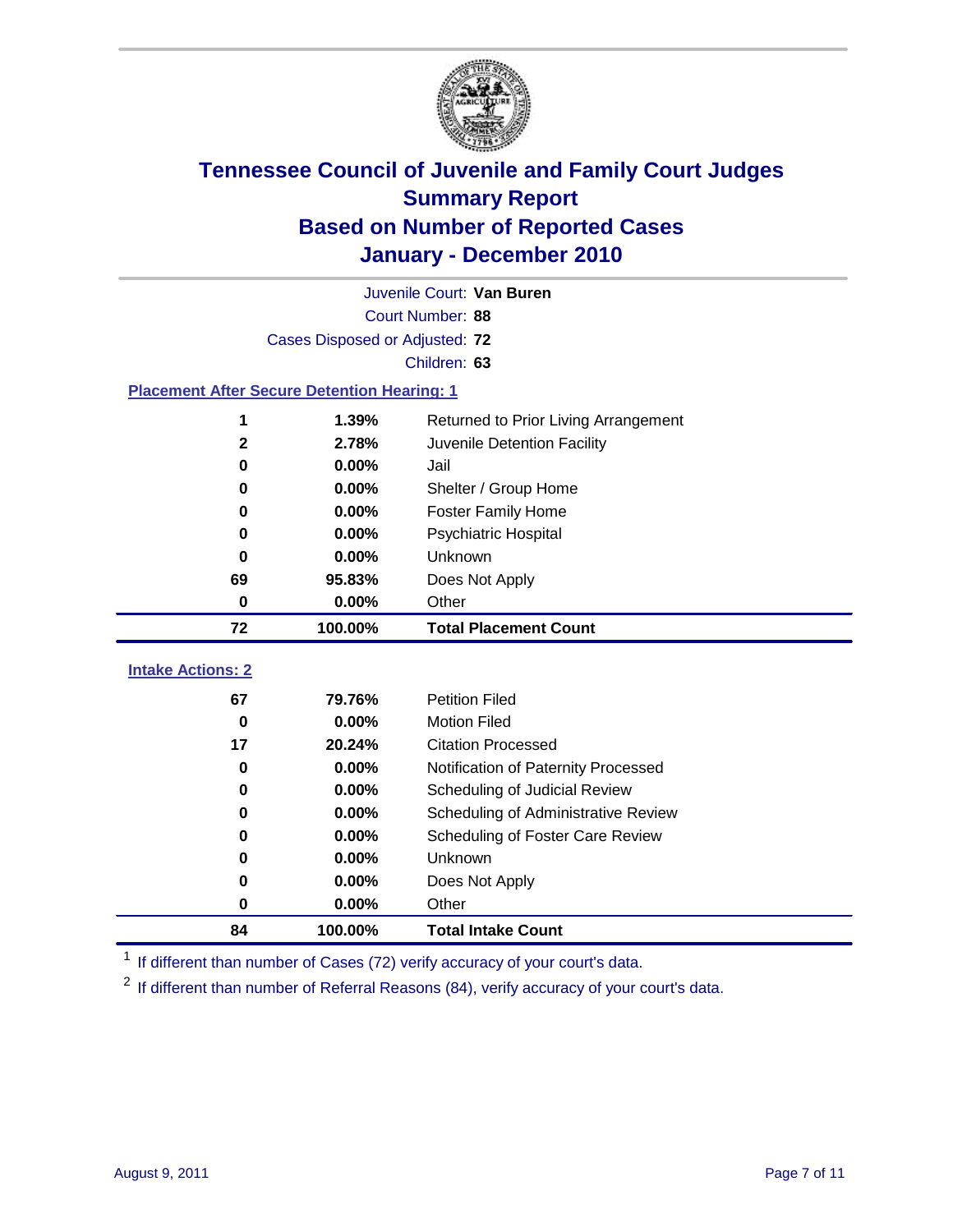

Court Number: **88** Juvenile Court: **Van Buren** Cases Disposed or Adjusted: **72** Children: **63**

#### **Last Grade Completed by Child: 1**

| 6th Grade<br>7th Grade<br>8th Grade<br>9th Grade<br>10th Grade<br>11th Grade<br>12th Grade<br>Non-Graded Special Ed<br><b>GED</b><br>Graduated<br>Never Attended School<br>Unknown<br>Other |
|---------------------------------------------------------------------------------------------------------------------------------------------------------------------------------------------|
|                                                                                                                                                                                             |
|                                                                                                                                                                                             |
|                                                                                                                                                                                             |
|                                                                                                                                                                                             |
|                                                                                                                                                                                             |
|                                                                                                                                                                                             |
|                                                                                                                                                                                             |
|                                                                                                                                                                                             |
|                                                                                                                                                                                             |
|                                                                                                                                                                                             |
|                                                                                                                                                                                             |
|                                                                                                                                                                                             |
|                                                                                                                                                                                             |
| 5th Grade                                                                                                                                                                                   |
| 4th Grade                                                                                                                                                                                   |
| 3rd Grade                                                                                                                                                                                   |
| 2nd Grade                                                                                                                                                                                   |
| 1st Grade                                                                                                                                                                                   |
| Kindergarten                                                                                                                                                                                |
| Too Young for School<br>Preschool                                                                                                                                                           |
|                                                                                                                                                                                             |

### **Enrolled in Special Education: 1**

| 63 | 100.00%  | <b>Total Child Count</b> |
|----|----------|--------------------------|
| 0  | $0.00\%$ | Unknown                  |
| 62 | 98.41%   | No                       |
|    | 1.59%    | Yes                      |
|    |          |                          |

One child could be counted in multiple categories, verify accuracy of your court's data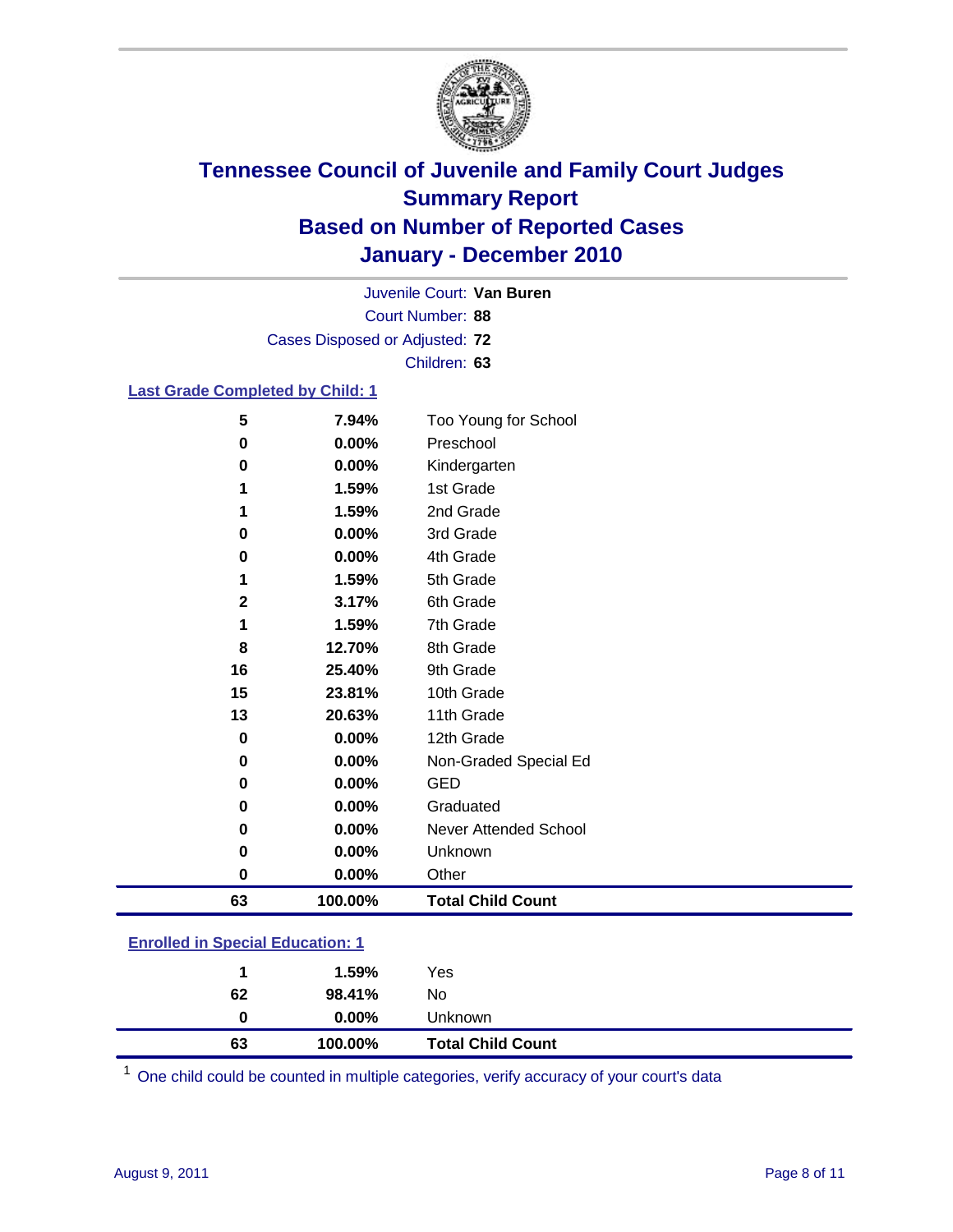

|                                | Juvenile Court: Van Buren |                           |  |  |  |
|--------------------------------|---------------------------|---------------------------|--|--|--|
| Court Number: 88               |                           |                           |  |  |  |
| Cases Disposed or Adjusted: 72 |                           |                           |  |  |  |
|                                |                           | Children: 63              |  |  |  |
| <b>Action Executed By: 1</b>   |                           |                           |  |  |  |
| 84                             | 100.00%                   | Judge                     |  |  |  |
| $\bf{0}$                       | $0.00\%$                  | Magistrate                |  |  |  |
| $\bf{0}$                       | $0.00\%$                  | <b>YSO</b>                |  |  |  |
| 0                              | $0.00\%$                  | Other                     |  |  |  |
| 0                              | 0.00%                     | Unknown                   |  |  |  |
| 84                             | 100.00%                   | <b>Total Action Count</b> |  |  |  |

### **Formal / Informal Actions: 1**

| 12           | 14.29%   | Dismissed                                        |
|--------------|----------|--------------------------------------------------|
| 0            | $0.00\%$ | Retired / Nolle Prosequi                         |
| 28           | 33.33%   | <b>Complaint Substantiated Delinquent</b>        |
| 19           | 22.62%   | <b>Complaint Substantiated Status Offender</b>   |
| 1            | 1.19%    | <b>Complaint Substantiated Dependent/Neglect</b> |
| 0            | $0.00\%$ | <b>Complaint Substantiated Abused</b>            |
| 0            | $0.00\%$ | <b>Complaint Substantiated Mentally III</b>      |
| 0            | $0.00\%$ | Informal Adjustment                              |
| 9            | 10.71%   | <b>Pretrial Diversion</b>                        |
| 0            | 0.00%    | <b>Transfer to Adult Court Hearing</b>           |
| 0            | $0.00\%$ | Charges Cleared by Transfer to Adult Court       |
| 5            | 5.95%    | Special Proceeding                               |
| $\mathbf{2}$ | 2.38%    | <b>Review Concluded</b>                          |
| 8            | 9.52%    | Case Held Open                                   |
| 0            | $0.00\%$ | Other                                            |
| 0            | 0.00%    | <b>Unknown</b>                                   |
| 84           | 100.00%  | <b>Total Action Count</b>                        |

<sup>1</sup> If different than number of Referral Reasons (84), verify accuracy of your court's data.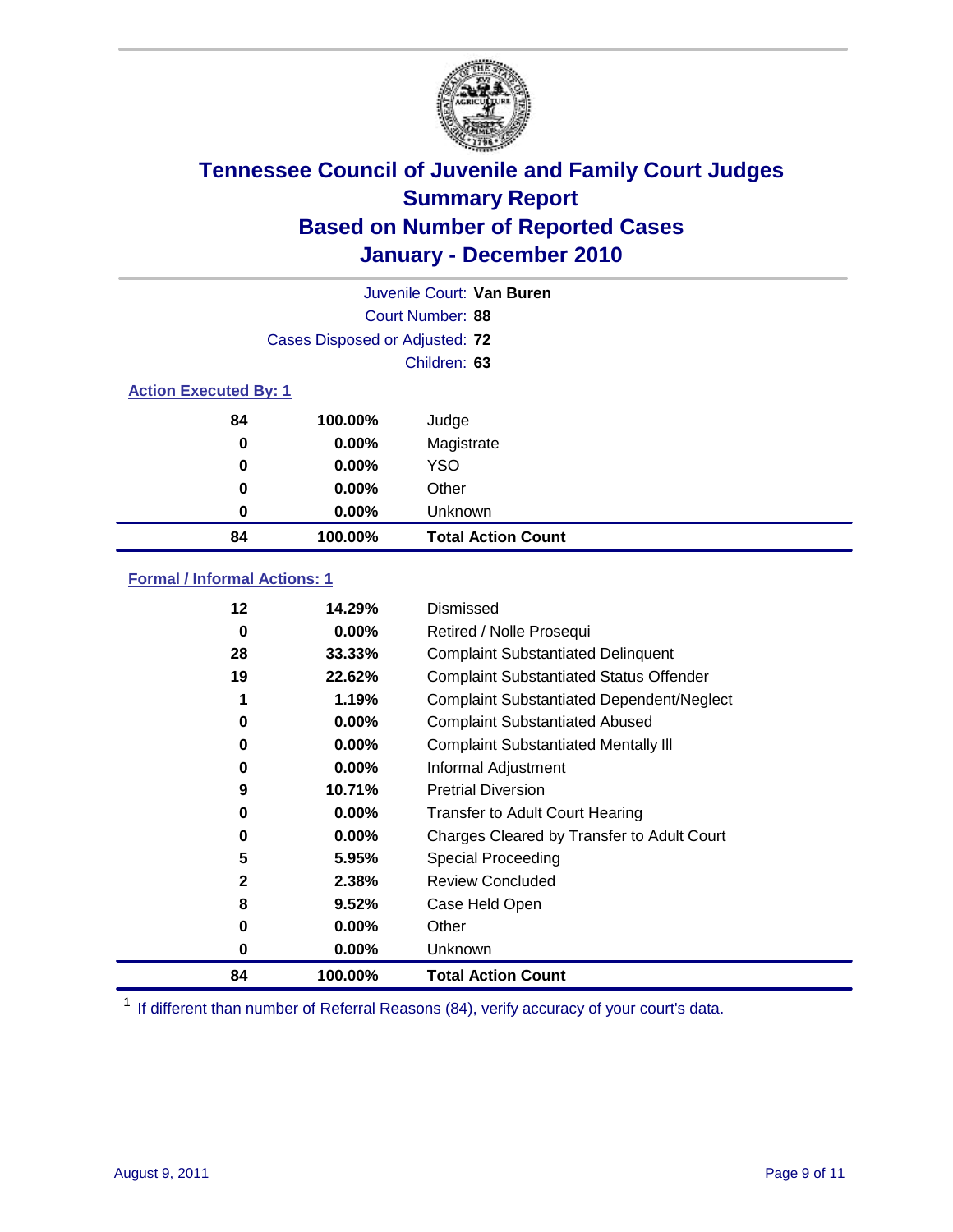

|                       |                                | Juvenile Court: Van Buren                             |
|-----------------------|--------------------------------|-------------------------------------------------------|
|                       |                                | Court Number: 88                                      |
|                       | Cases Disposed or Adjusted: 72 |                                                       |
|                       |                                | Children: 63                                          |
| <b>Case Outcomes:</b> |                                | There can be multiple outcomes for one child or case. |
| 10                    | 6.90%                          | <b>Case Dismissed</b>                                 |
| 0                     | 0.00%                          | Case Retired or Nolle Prosequi                        |
| 7                     | 4.83%                          | Warned / Counseled                                    |
| 0                     | 0.00%                          | Held Open For Review                                  |
| 2                     | 1.38%                          | Supervision / Probation to Juvenile Court             |
| 0                     | 0.00%                          | <b>Probation to Parents</b>                           |
| 0                     | 0.00%                          | Referral to Another Entity for Supervision / Service  |
| 2                     | 1.38%                          | Referred for Mental Health Counseling                 |
| 8                     | 5.52%                          | Referred for Alcohol and Drug Counseling              |
| 0                     | 0.00%                          | Referred to Alternative School                        |
| 0                     | 0.00%                          | Referred to Private Child Agency                      |
| 1                     | 0.69%                          | Referred to Defensive Driving School                  |
| 0                     | 0.00%                          | Referred to Alcohol Safety School                     |
| 1                     | 0.69%                          | Referred to Juvenile Court Education-Based Program    |
| 1                     | 0.69%                          | Driver's License Held Informally                      |
| 0                     | 0.00%                          | <b>Voluntary Placement with DMHMR</b>                 |
| 0                     | 0.00%                          | <b>Private Mental Health Placement</b>                |
| 0                     | 0.00%                          | <b>Private MR Placement</b>                           |
| 0                     | 0.00%                          | Placement with City/County Agency/Facility            |
| 0                     | 0.00%                          | Placement with Relative / Other Individual            |
| 20                    | 13.79%                         | Fine                                                  |
| 4                     | 2.76%                          | <b>Public Service</b>                                 |
| 8                     | 5.52%                          | Restitution                                           |
| 0                     | 0.00%                          | <b>Runaway Returned</b>                               |
| 0                     | 0.00%                          | No Contact Order                                      |
| 0                     | 0.00%                          | Injunction Other than No Contact Order                |
| 3                     | 2.07%                          | <b>House Arrest</b>                                   |
| 0                     | 0.00%                          | <b>Court Defined Curfew</b>                           |
| 0                     | 0.00%                          | Dismissed from Informal Adjustment                    |
| 0                     | $0.00\%$                       | <b>Dismissed from Pretrial Diversion</b>              |
| 0                     | 0.00%                          | Released from Probation                               |
| 0                     | $0.00\%$                       | <b>Transferred to Adult Court</b>                     |
| 0                     | $0.00\%$                       | <b>DMHMR Involuntary Commitment</b>                   |